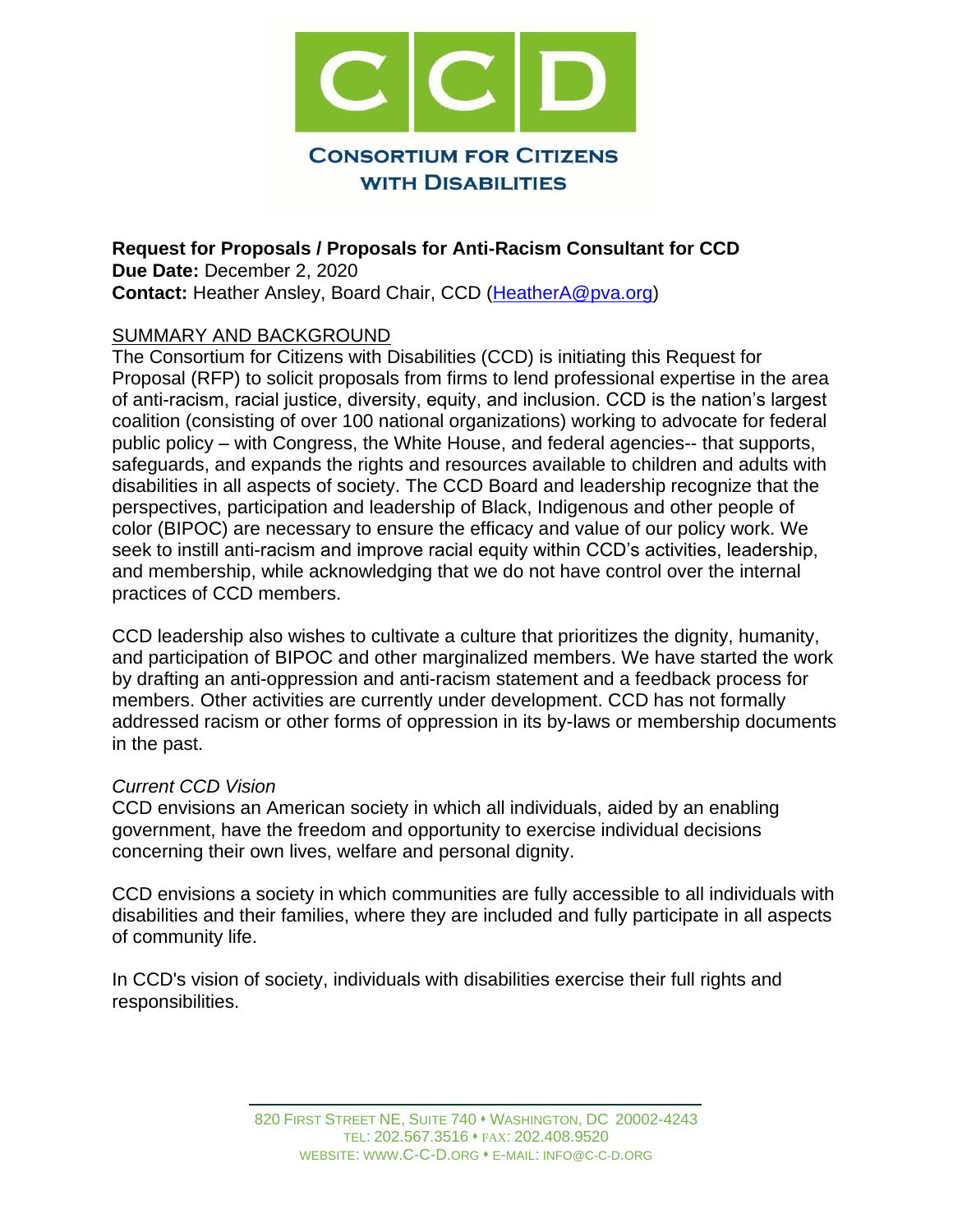## *Current CCD Mission*

To achieve this vision, CCD engages in advocacy efforts for national public policy that:

- Ensure the self-determination, independence, empowerment, integration and inclusion of children and adults with disabilities in all aspects of society
- Enhance the civil rights and quality of life of all people with disabilities and their families
- Reflect the values of the Americans with Disabilities Act

CCD seeks a consultant/agency to conduct an assessment to identify organizational strengths, weaknesses, and gaps; develop a plan of action that includes recommendations on how to improve and expand current strategies and activities that will enable CCD to address racism, oppression and inequity internally and with our members; facilitate implementation of this plan to ensure recommended strategies are carried out to completion; and lead training sessions and/or identify other professionals who could do so.

## PROJECT PURPOSE AND DESCRIPTION

We are seeking an external consultant to undertake four primary activities: conduct an assessment, develop a plan of action with recommendations, facilitate implementation of the action plan and assist with providing and identifying training. Each of these activities will include specific deliverables that will enhance CCD's anti-racism and antioppression activities.

The assessment will include an examination of the anti-racism, diversity, equity and inclusion practices at CCD. It will be used to develop recommendations for the action plan that will be rooted in best practices, current research and literature, and hands-on experiences leading similar initiatives. The assessment should also include a review of existing activities. The consultant will then assist CCD to refine and implement the recommended steps in the proposed action plan within specified timelines. Finally, the consultant will help identify recommended anti-racism and anti-oppression training resources and assist in providing training to CCD members.

# PROJECT SCOPE

Discrete deliverables for each of the four primary activities are described below. CCD anticipates that some of these deliverables will be completed before the end of 2020; others in 2021. The key objectives and scope of this work include the following:

- 1. Assessment—
	- Review of work and lists of recommended anti-racism activities conducted to date as well as documents, policies, procedures, and survey or focus group of members;
	- Assess CCD member perception of diversity, equity, and inclusion within the coalition;
	- Review CCD policies and procedures and provide recommended changes that foster inclusion and anti-racism;
	- Identify gaps and weaknesses, CCD member needs, and opportunities for growth;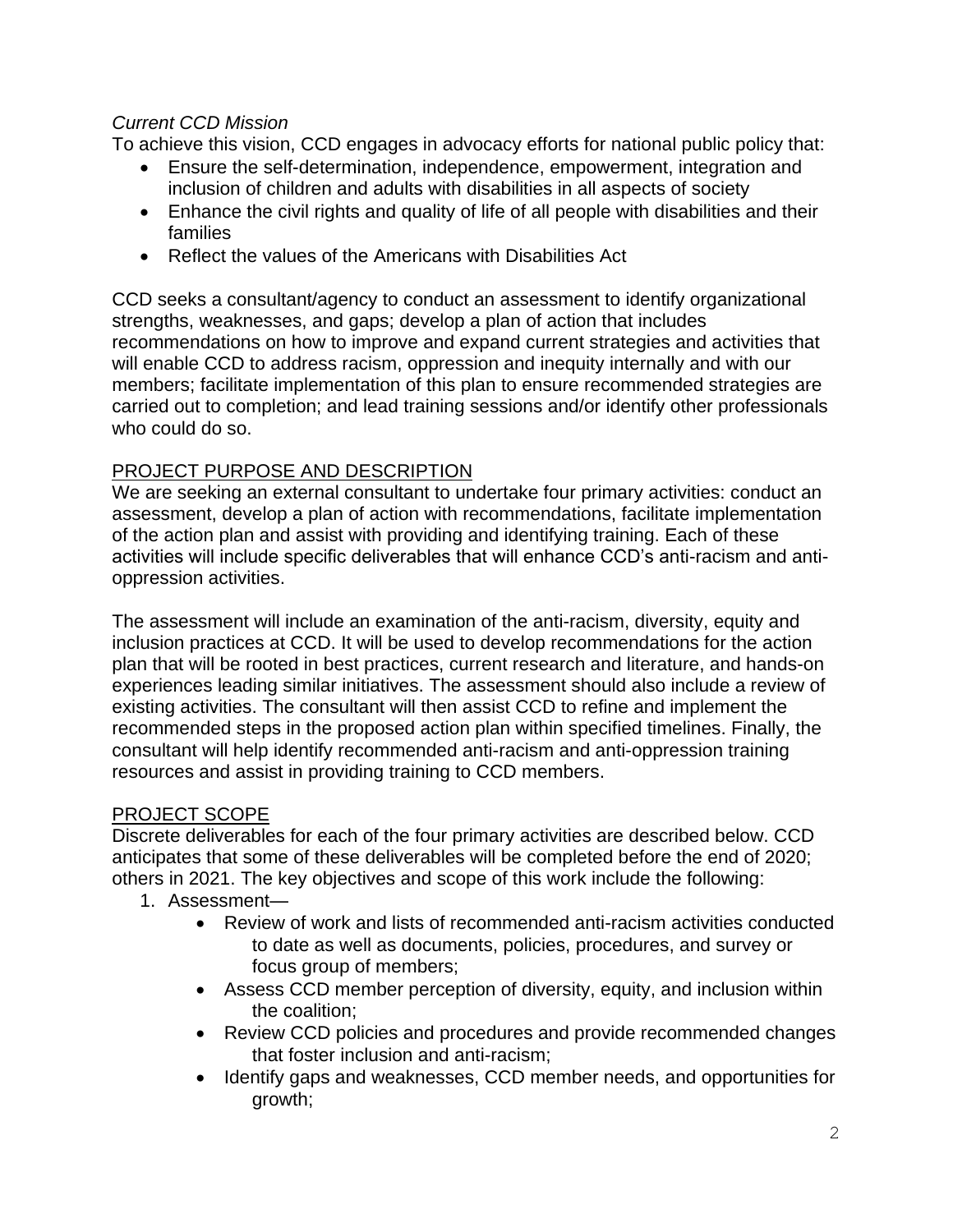- Assess CCD member perceptions of CCD's commitment to racial justice with a primary focus on the experiences of marginalized identity groups; and
- Conduct survey or focus groups of potential CCD members and other external stakeholders such as racial justice advocacy organizations.
- 2. Action Plan—
	- Develop a concrete action plan that includes clear recommendations that are based on data from the assessment and activities identified by CCD;
	- Recommend actions with timelines on how best to build upon strengths and existing efforts to ensure CCD's anti-racism goals are achieved;
	- Develop recommendations for the execution of goals, objections, and strategies that directly address needs related to anti-racism and racial justice, and
	- Work with the CCD Board and Anti-Racism Work Group to refine, modify as necessary, and identify clear timelines and milestones for each major component of the action plan.
- 3. Refine and Implement (Implementation of existing diversity, equity, inclusion, and anti-racism strategies)—
	- Assist with the completion of the following deliverables:
		- i. Anti-oppression and anti-racism principles;
		- ii. A formal process for members to express their concerns regarding racism and inequity within CCD; and
		- iii. Strategies for recruiting racial justice and BIPOC organizations to join CCD and increase participation and retention of BIPOC CCD organization representatives in CCD activities, meetings, and governance.
	- Work with the CCD Board and Anti-Racism Work Group to specify necessary implementation activities and timelines for each component of the Action Plan;
	- Provide ongoing supports to the CCD Board and Anti-Racism Work Group to ensure successful implementation of specific components of the Action Plan within desired timelines; and
	- Monitor progress of implementation and report to the CCD Board and Anti-Racism Work Group.
- 4. Training—
	- Recommend specific training resources for CCD leaders (e.g. Board and Task Force co-chairs) and members;
	- Propose and deliver specific training modules for CCD members; and
	- Assist CCD in identifying additional resources that would be beneficial to CCD in its efforts to pursue anti-racism and anti-oppression work.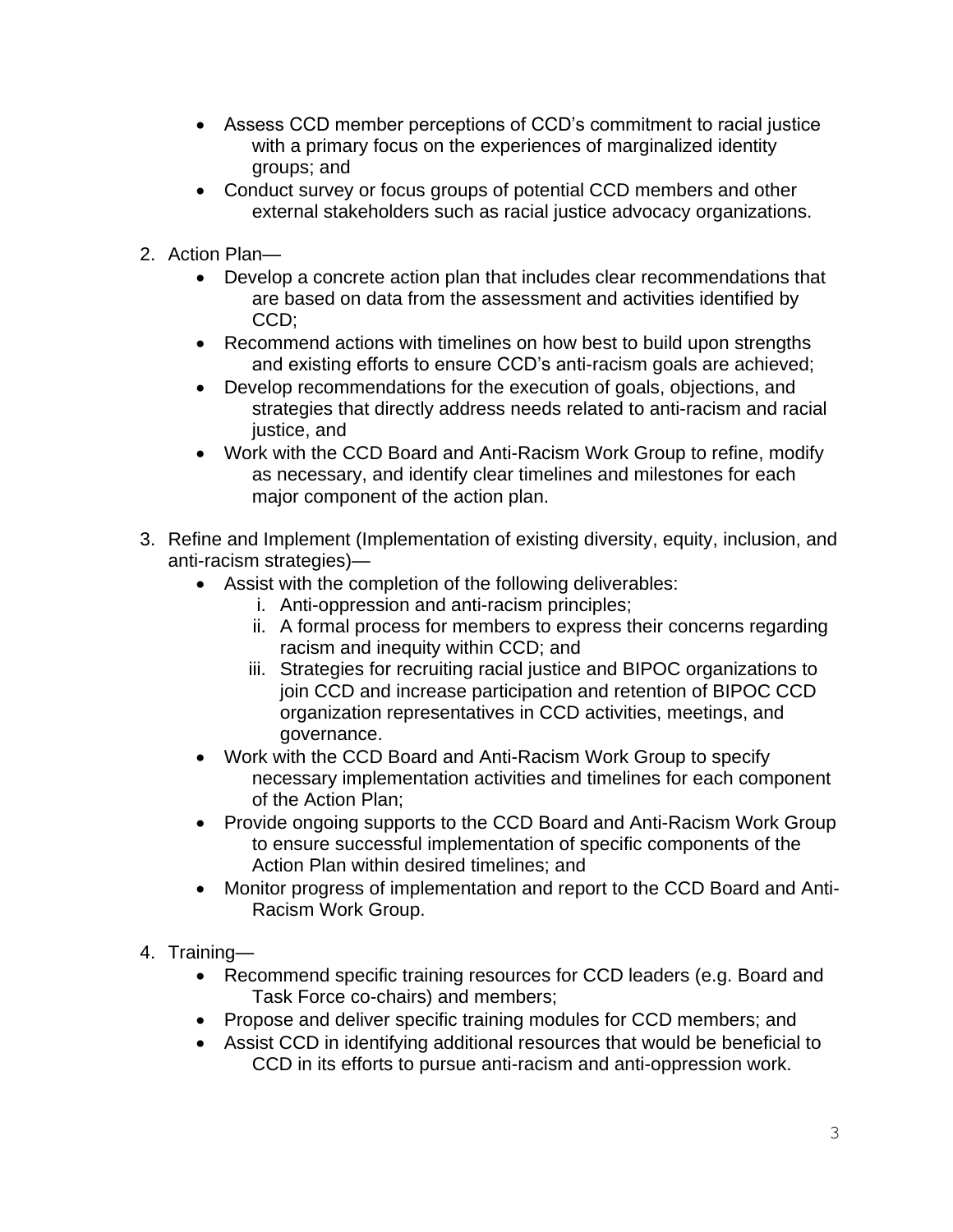### PROPOSAL AND GUIDELINES

This Request for Proposal represents the requirement for an open and competitive process.

Proposals will be accepted until 4:00 p.m. EST on December 2, 2020. Contact Heather Ansley, CCD Board Chair at HeatherA@pva.org

If the individual or organization submitting a proposal outsources or contracts any work to meet the requirements, this should be clearly stated in the proposal. Additionally, all costs included in proposals must be all- inclusive to include any outsourced or contracted work. Any proposals which call for outsourcing or contracting work must include a name and description of the organization(s) being contracted.

All costs must be itemized to include an explanation of all fees and costs.

Proposals must include costs for each of the four activities individually (Assessment, Action Plan, Implementation, Training).

Proposals must be submitted electronically as an attachment to an e-mail to HeatherA@pva.org

In your proposal, include the following:

- Overview of your organization or for individuals your CV and links to any pertinent information.
- Overview of your work experience including specific examples of success, why you are interested in this consulting role, your experience working with the disability community and 1-2 references with contact information.
- Overview of your approach to producing the outlined activities for each area: assessment, action plan, implementation and training.
- Proposed budget and itemized expenses.
- Anticipated staff you will assign to this project (total number, role, title, experience), if any.
- Any additional supplemental information that supports your proposal.
- Any necessary accommodations.

# RFP AND PROPOSED PROJECT TIMELINE

- 1. Issue Request for Proposals
- 2. Question & Answer Period
- 3. Proposals Due
- 4. Anti-Racism Work Group Evaluates Proposals
- 5. Finalist Zoom Meeting
- 6. Notification of Selected Contractor
- 7. Work to Begin

### BUDGET

All proposals must include proposed costs to complete the tasks described in the